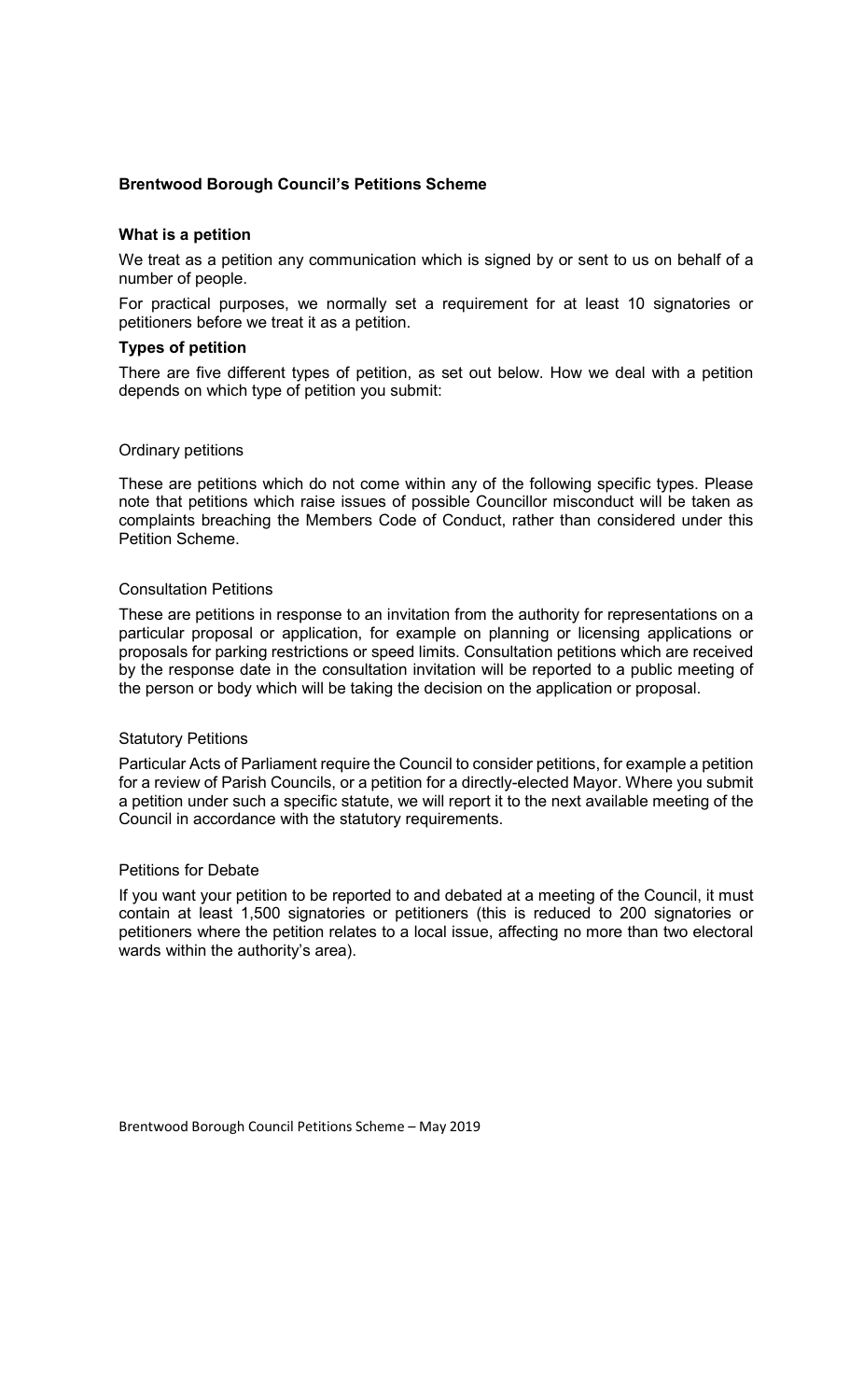### Petitions to Hold an Officers to Account

If you want your petition to be considered at a meeting of an Overview & Scrutiny Committee, where an officer, identified either by name or by post title, will be required to answer questions on the conducts of a particular matter, your petition should contain at least 500 signatories or petitioners (this is reduced to 100 where the petition relates to a local issues, affecting no more than two electoral wards within the authority's area). The authority has determined that such petitions must relate to the Chief Executive, a Director or Statutory Officer of the authority. Please note that where the petition raises issues of competence or misconduct, the petition will be referred to the Chief Executive and will be considered under the authority's Disciplinary Procedures, and not under this Petition Scheme.

# How to give us your petition

1. The Council welcomes petitions and recognises that petitions are one way in which people can let us know their concerns. All petitions sent or presented to the Council will receive an acknowledgement within 10 working days of receipt. This acknowledgement will set out what we plan to do with the petition.

Please send paper petitions to the Chief Executive, Brentwood Borough Council, Town Hall, Ingrave Road, Brentwood Essex, CM15 8AY or submit an online petition via the Council's customer portal, MyBrentwood.

Please note that you will be required to create a customer account to submit a petition, but this is not required if you want to add a signature to an existing petition.

2. Petitions can also be presented by a Councillor at a meeting of the full Council. A calendar of meetings is available from Brentwood Borough Council on request or on the council's website www.brentwood.gov.uk. If you would like a Councillor to present your petition, please go to the Your Councillors page on the Council's website to find a Councillor's contact details. Arrangements must be made by at least 7 working days before the meeting takes place.

# What are the guidelines for submitting a petition?

3. Petitions must include:

- a clear and concise statement covering the subject of the petition
- a statement of what action the petitioners wish the Council to take
- the name and address (which may be where the signatory lives, works or studies) and the signature of any person supporting the petition

4. Petitions should be accompanied by contact details, including an address, for the petition organiser. This is the person we will contact to explain how we will respond to the petition.

5. If the petition does not identify a petition organiser, we will contact the first signatory to the petition to agree who should act as the petition organiser. Petitions which are considered to be vexatious, abusive or otherwise inappropriate will not be accepted. If a petition does not follow the guidelines set out above, the Council may decide not to do anything further with it. In that case, we will write to explain the reasons.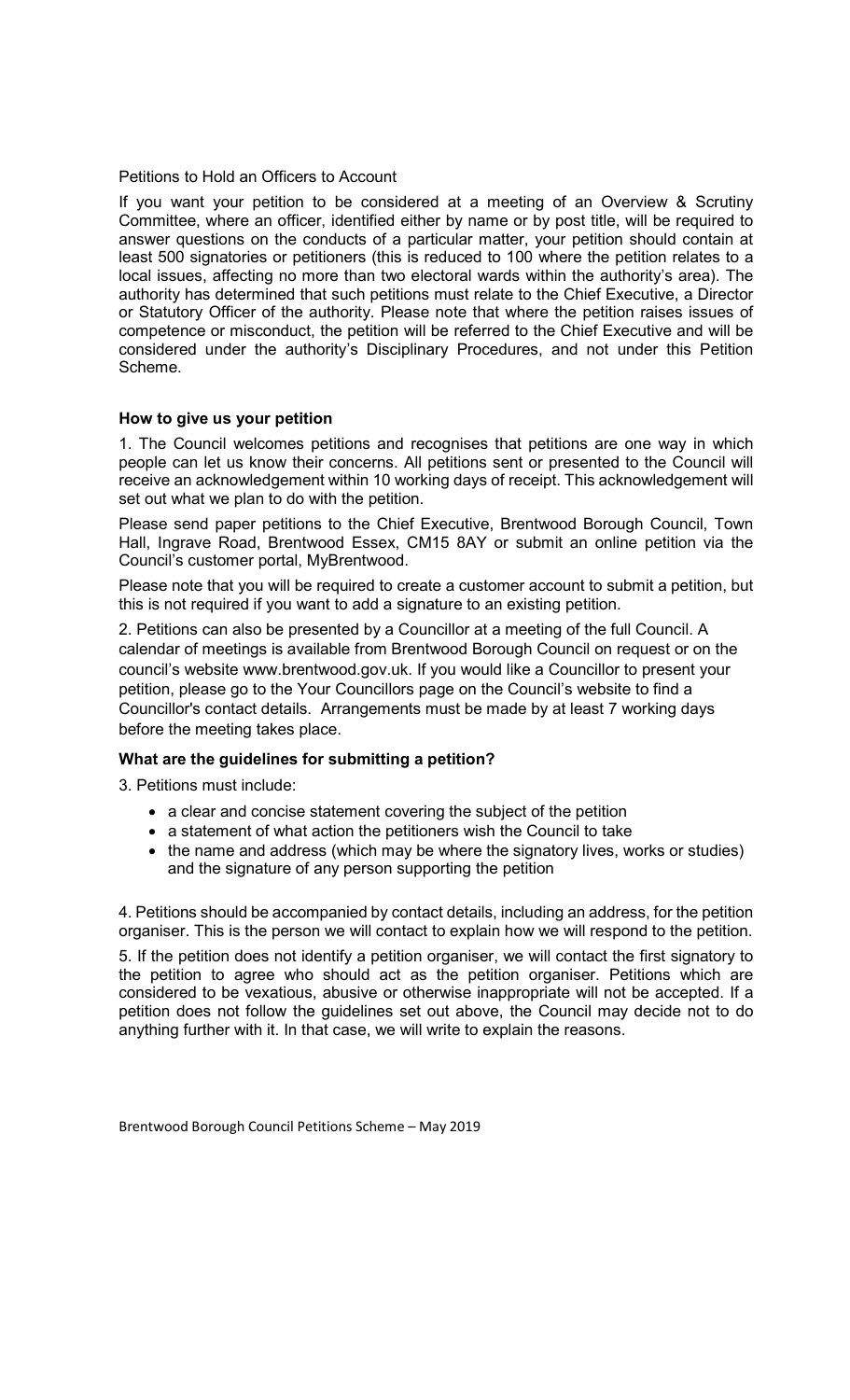### What will the Council do when it receives my petition?

6. An acknowledgement will be sent to the petition organiser within 10 working days of receiving the petition. It will let them know what we plan to do with the petition and when they can expect to hear from us again.

7. If we can do what your petition asks, the acknowledgement may confirm that we have taken the action requested and the petition will be closed. If the petition needs more investigation, we will tell you the steps we plan to take.

8. We will not take action on any petition which we consider to be vexatious, abusive or otherwise inappropriate, and will explain the reasons for this in our acknowledgement of the petition.

# What happens to a Consultation Petition?

Consultations petitions are submitted in response to an invitation from the Council to submit representation on a particular proposal or application such as a planning or licensing application or a proposed traffic regulation order.

The petition will be reported to person or body who will take the decision on the proposal or application at the meeting when they are to take the decision on that application or proposal. The Council's Constitution defines who will take different types of decision, as set out in the Scheme of Delegations and the Terms of Reference of Committees and Sub-Committees. However, all planning and licensing applications are determined by the Planning Development Control and Licensing Committee (with one exception). The one exception in respect of planning applications is that the Chief Executive has delegated power to determine domestic planning applications where no objection has been received. So, where a petition has been received objecting to the grant of planning permission, the application would be reported to the Planning Development Control and Licensing Committee for decision. Where the petition supports the planning application, it may be determined by the Chief Executive.

Where the petition relates to a matter which is within the delegated power of an officer, the officer will not exercise those delegated powers but will automatically refer the matter up to the relevant Committee, Panel or Board for decision.

Where the petition relates to a matter which is within the delegated powers of a Chairperson s/he may decide not to exercise those delegated powers but to refer the matter to Council for decision.

# At the meeting, when the matter to which the petition relates is considered:

Petitions which do not relate to an ordinary item of business will be considered before the normal business of the meeting and will be considered in the order in which they were received, unless the Chairperson at the meeting determines otherwise. A maximum of 30 minutes will be allowed at each meeting for considering such petitions and any petitions not reached in the time allowed will be referred to the relevant Panel for consideration or deferred until the next meeting.

Any petitions relevant to particular items of business, such as petitions relating to planning applications or proposed traffic regulation orders, will be taken together with that item of business, in the normal order of business.

The decision-taker or the Chairman of the meeting may invite a relevant officer to set out the background to the issue before inviting the petition organiser to address him/her for up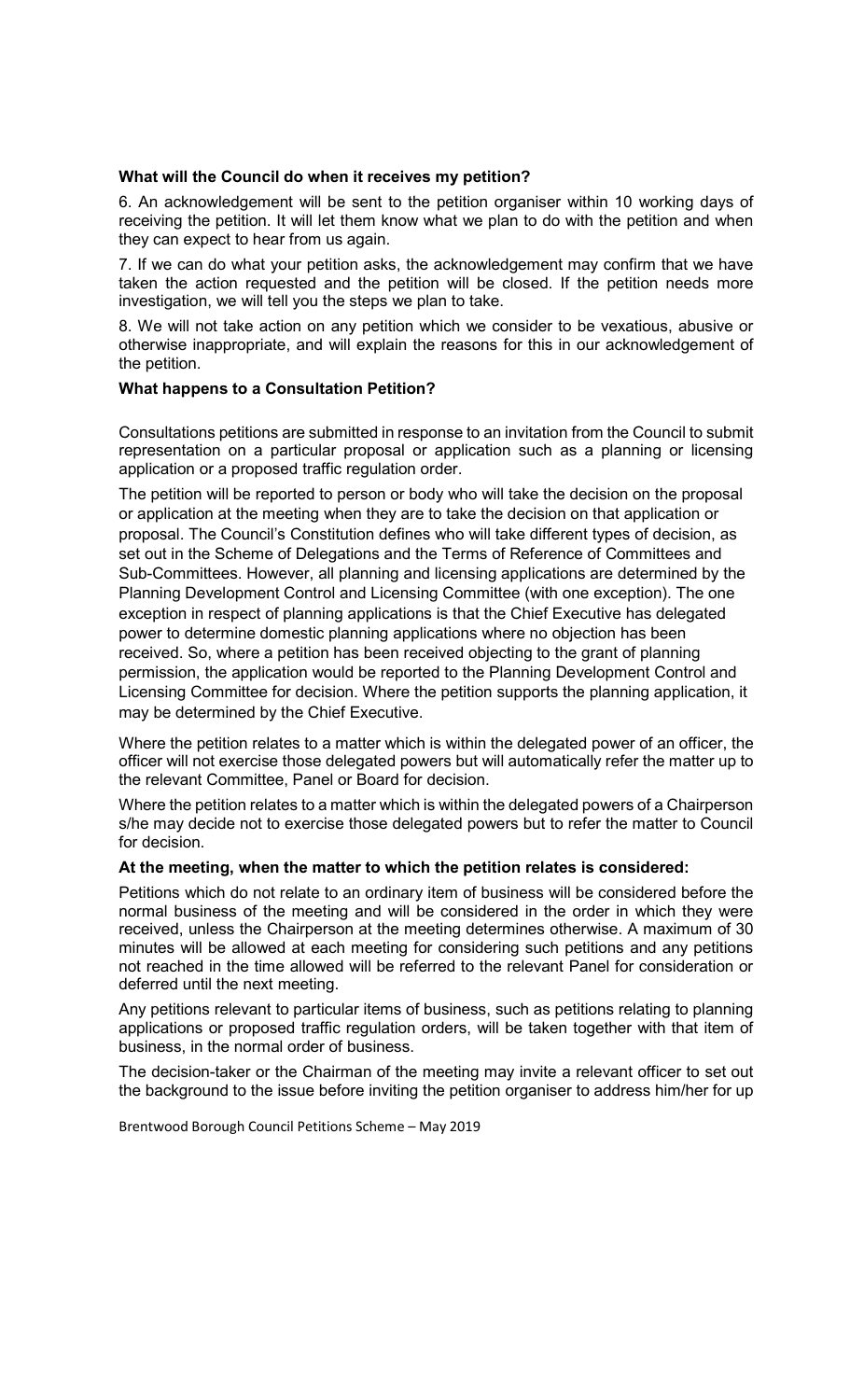to three minutes. The Chairperson may then ask questions of the petition organiser and will then invite any relevant Ward Councillors present to address him/her on the matter for up to three minutes (each). The Chairperson will then invite a relevant Officer(s) to advise him/her/the meeting, after which the matter will be open for debate among members of the decision-making body. Where the matter is to be determined by a Chairperson, s/he will take a decision on the matter. That decision may be a determination of the matter or may be a decision to refer the matter for investigation and report back or to refer it up to a meeting of Council or a Committee of the Council for determination.

Within five working days of the consideration of the petition by the relevant Chairperson, the Council will notify the petition organiser of the Chairperson's decision and advise him/her that if s/he is not satisfied with that decision, s/he may require the matter to be reported to the next convenient meeting of the appropriate Overview & Scrutiny Committee for review

At each stage, the Council will enter the relevant information on the website at the same time as it is sent to the petition organiser.

# Appeal to an Overview & Scrutiny Committee

If the petition organiser is not satisfied with the outcome of the authority's consideration of his/her petition, he/she may appeal to an Overview & Scrutiny Committee by notifying the Council of his/her intention to appeal within 20 working days of being notified of the authority's decision on the petition.

Within five working days of receipt of intention to appeal, the Council will determine which is the relevant Overview & Scrutiny Committee and will notify the petition organiser of the time, date and place of the next convenient meeting of that Overview & Scrutiny Committee and will invite the petition organiser to attend the meeting and to address the Committee for up to three minutes on why he considers that the authority's decision on the petition is inadequate.

At that meeting, the Overview & Scrutiny Committee will invite the petition organiser and Ward Councillors to make their representations and to explain why s/he considers that the Panel's response was insufficient.

# How will the Council respond to petitions?

9. Our response to a petition will depend on what a petition asks for and how many people have signed it, but may include one or more of the following:

- taking the action requested in the petition
- considering the petition at a council meeting
- holding an inquiry into the matter
- undertaking research into the matter
- holding a public meeting
- holding a meeting with petitioners
- writing to the petition organiser setting out our views about the request in the petition

10. If your petition is about something over which the Council has no direct control (for example, the local railway station or hospital), we may make representations on behalf of the community to the relevant body. The Council works with a large number of local partners and where possible, we will work with these partners to respond to your petition.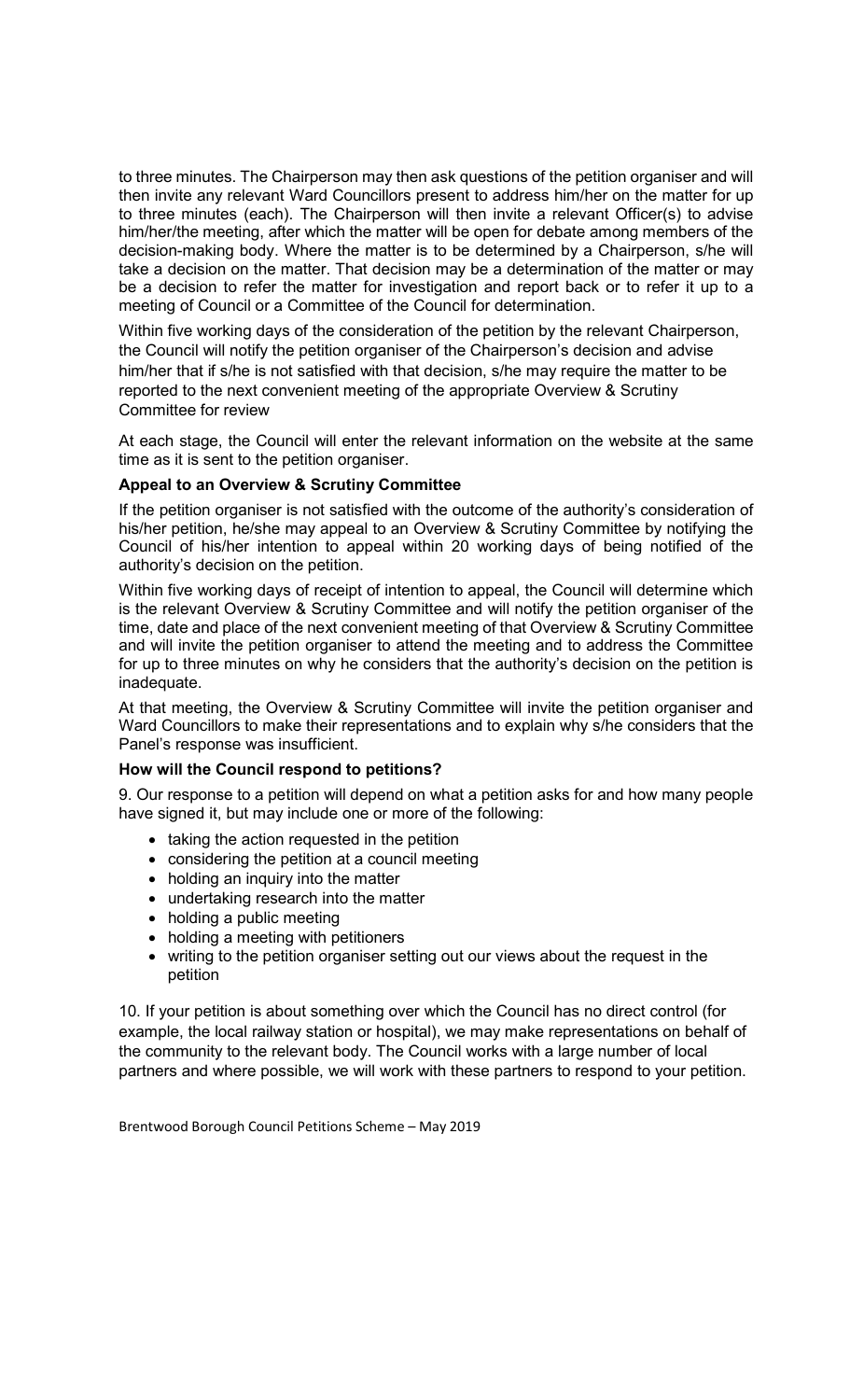If we are not able to do this for any reason (for example, if what the petition calls for should conflict with Council policy), then we will set out the reasons for this to you.

11. If your petition is about something that a different council is responsible for, we will give consideration to what the best method is for responding to it. This might consist of simply forwarding the petition to the other council, but could involve other steps. In any event we will always notify you of the action we have taken.

### Officer evidence

12. We will not take action on any petition which we consider to be vexatious, abusive or otherwise inappropriate, and will explain the reasons for this in our acknowledgement of the petition.

13. Your petition may ask for a senior council officer to give evidence at a public meeting about something for which the officer is responsible as part of their job. For example, your petition may ask a senior council officer to explain progress on an issue, or to explain the advice given to elected members to enable them to make a particular decision.

### What can I do if I feel my petition has not been dealt with properly?

14. If you feel that we have not dealt with your petition properly, the petition organiser has the right to request that the Council's relevant overview and scrutiny committee review the steps that the Council has taken in response to your petition.

15. The Committee will consider your request within 30 days of receiving it. Should the Committee determine we have not dealt with your petition adequately, it may use any of its powers to deal with the matter.

16. Once your request has been considered, the petition organiser will be informed of the results within seven days.

This scheme is subject to review by the Council.

# Petitions which will not be reported

Duplicate Petitions

Where more than one petition is received in time for a particular meeting, each supporting the same outcome on one matter, each petition organiser will be treated as an independent petition organiser, but only the petition organiser of the first petition to be received will be invited to address the relevant meeting.

Repeat Petitions

Where a petition will not normally be considered where they are received within six months of another petition being considered by the authority on the same matter.